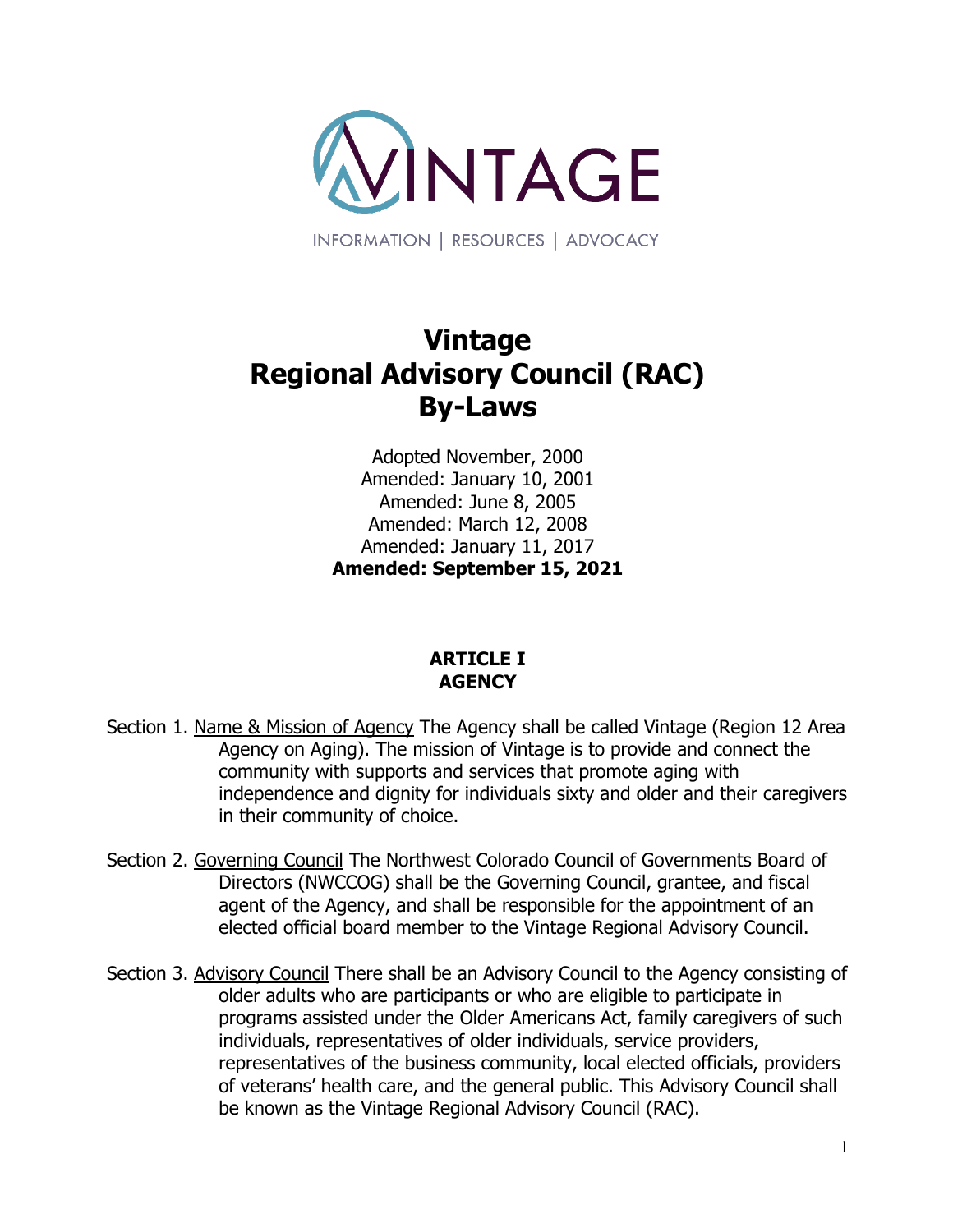- Section 4. Area The area to be served by the Advisory Council consists of State Planning and Service Area Region XII. The counties in this region are Eagle, Grand, Jackson, Pitkin, and Summit counties.
- Section 5. Nondiscrimination Policy The Regional Advisory Council does not discriminate on the basis of race, creed, color, ethnicity, national origin, religion, sex, sexual orientation, gender expression, age, height, weight, physical or mental ability, veteran status, military obligations, and marital status.

#### **ARTICLE II RESPONSIBILITIES OF THE REGIONAL ADVISORY COUNCIL**

- Section 1. Responsibilities The Vintage Regional Advisory Council shall provide to NWCCOG and Vintage:
	- a. Advise continuously Vintage on all matters relating to the development of the area plan, the administration of the plan, and operations conducted under the plan.
	- b. Advice and recommendations on Vintage's policies and procedures.
	- c. Review and comment on community policies, programs and actions affecting older individuals; the conduct of public hearings; represent the interests of older persons; and encourage the involvement of older persons.
	- d. Review and recommend policies related to how Vintage will address the needs of older people, particularly low-income minority older adults, older adults living in geographically isolated areas, and older adults eligible to participate in the program.
	- e. Serve as a link to the community, to county councils on aging, and local elected officials by communicating the purposes, responsibilities and functions of Vintage within the State Planning and Service Area Region XII.
	- f. Assist Vintage with compliance with the guidelines and regulations of the State of Colorado (Volume X), the State Office on Aging Policies and Procedures, and the Older Americans Act of 1965 as amended.
	- g. Assist Vintage in monitoring and assessing the progress of the subcontractors providing services.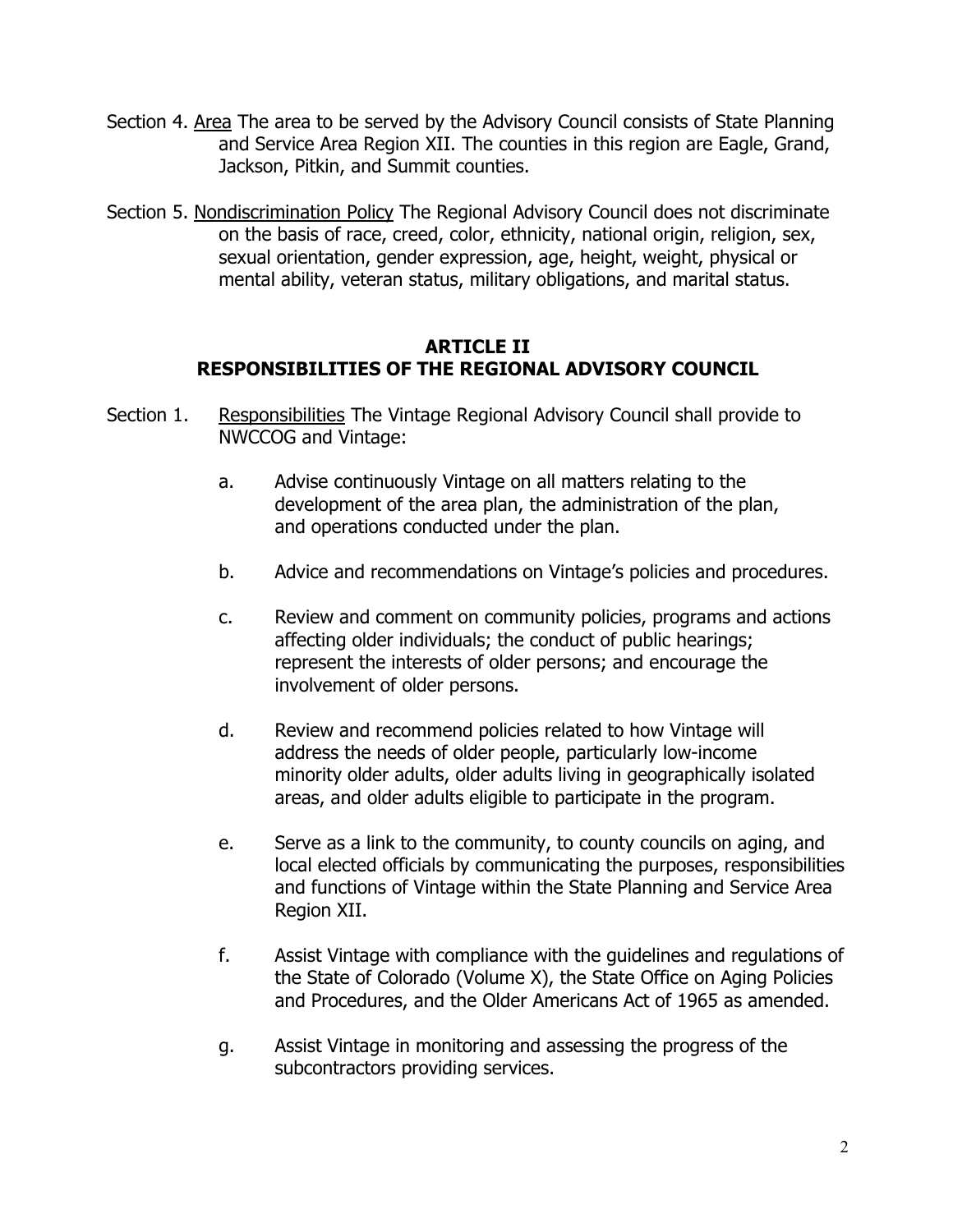#### **ARTICLE III COMPOSITION OF THE REGIONAL ADVISORY COUNCIL**

- Section 1. Purpose The purpose of the membership requirements for Vintage's Regional Advisory Council are:
	- a. To have broad representation on the RAC
	- b. To increase the base of support and connection to the senior community
	- c. To increase visibility of senior services
	- d. To increase possibilities for joint programming and cooperation across the counties and with other agencies
	- e. To share experiences, programs, and best practices across Service Area Region XII

The purpose will be achieved by including expertise from and making connections to:

- a. Senior service areas
- b. The business community
- c. Community organizations
- d. Legislative and political administrators
- e. Caregivers
- Section 2. Membership The membership of the Vintage Regional Advisory Council shall be as follows:
	- a. At least 50% older adults
	- b. One (1) local elected official selected by the Northwest Colorado Council of Governments Board of Directors.
	- c. County Representative. Two (2) representatives from each county in the Region XII planning and service area. The entity in each county that represents older adults shall appoint these two representatives (County Council on Aging, Senior Center Board, etc.)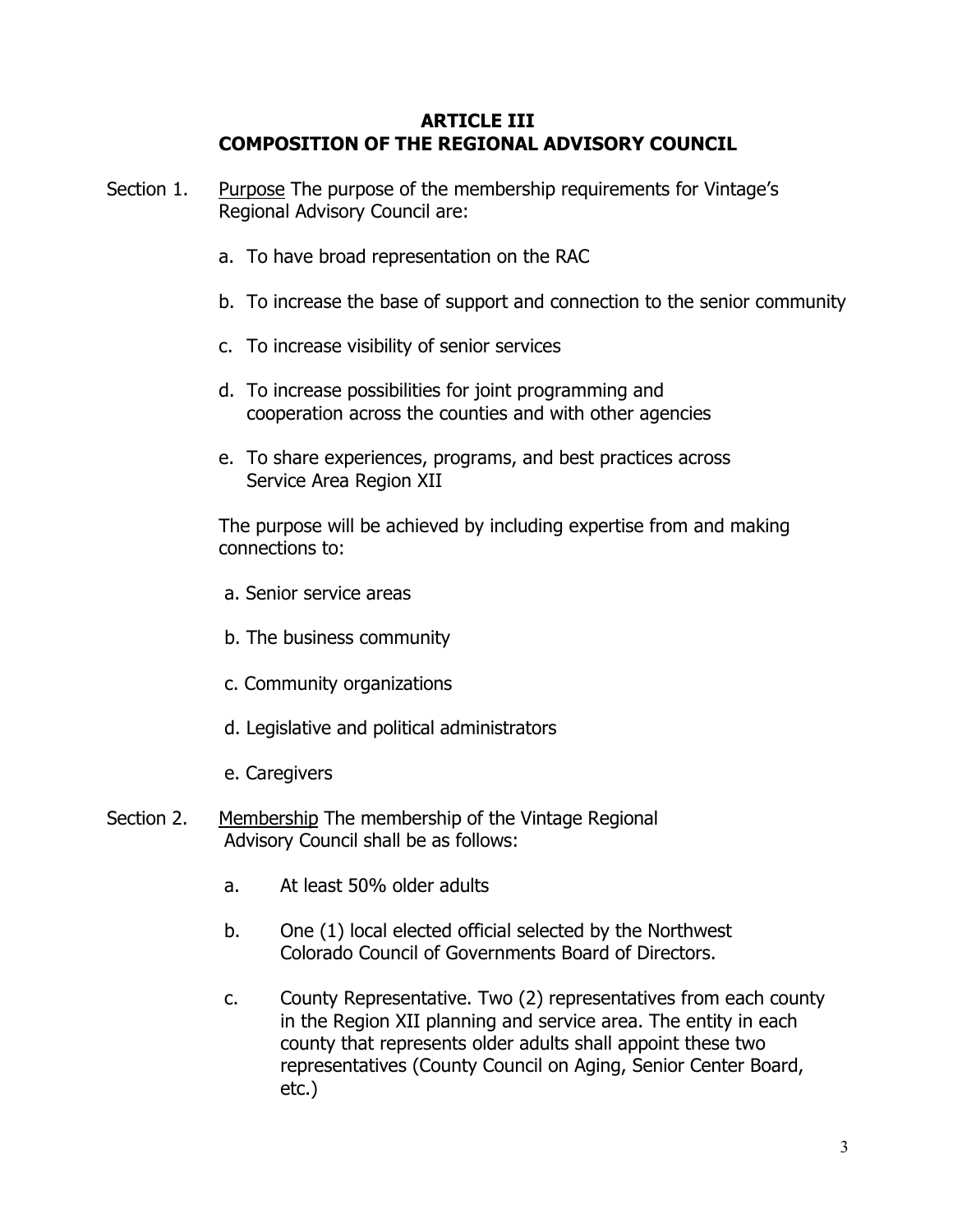d. Community Representative. Up to ten (10) individuals of any age with expertise in the following areas of interest to senior citizens and aging issues will make up the remaining membership on the council:

| -Social Services           | -Health Services                  |
|----------------------------|-----------------------------------|
| -Mental Health             | -Legal                            |
| -Business                  | -County Government Staff          |
| -Hospital                  | -Town Government Staff            |
| -Accounting                | -Caregiver                        |
| -Faith-Based Organizations | -Community Organizations          |
| -Local Leaders             | -General Public                   |
| -Education                 | -Media                            |
| -Transportation            | -Elected Officials: County & Town |
| -Surrounding counties      |                                   |
|                            |                                   |

- e. Senior Center Directors. One (1) representatives from each county senior center in the Region XII planning and service area
- f. Each RAC member shall have one (1) vote
- Section 3. Terms The terms of the Vintage Regional Advisory Council membership shall be as follows:
	- a. The Northwest Colorado Council of Governments Board of Directors selected elected official representative shall be appointed in odd numbered years for two-year terms beginning on July 1.
	- b. County Representatives shall be appointed for two year terms beginning on July 1. Terms shall be staggered with new member representatives from:
		- i) Jackson, Summit and Pitkin counties appointed in even numbered years
		- ii) Eagle and Grand counties appointed in odd numbered years.
	- c. Community Representatives serve two year terms.
	- d. Senior Center Directors serve so long as they are so employed
	- e. Each RAC member shall be limited to 3 consecutive terms, unless a waiver is granted by a quorum.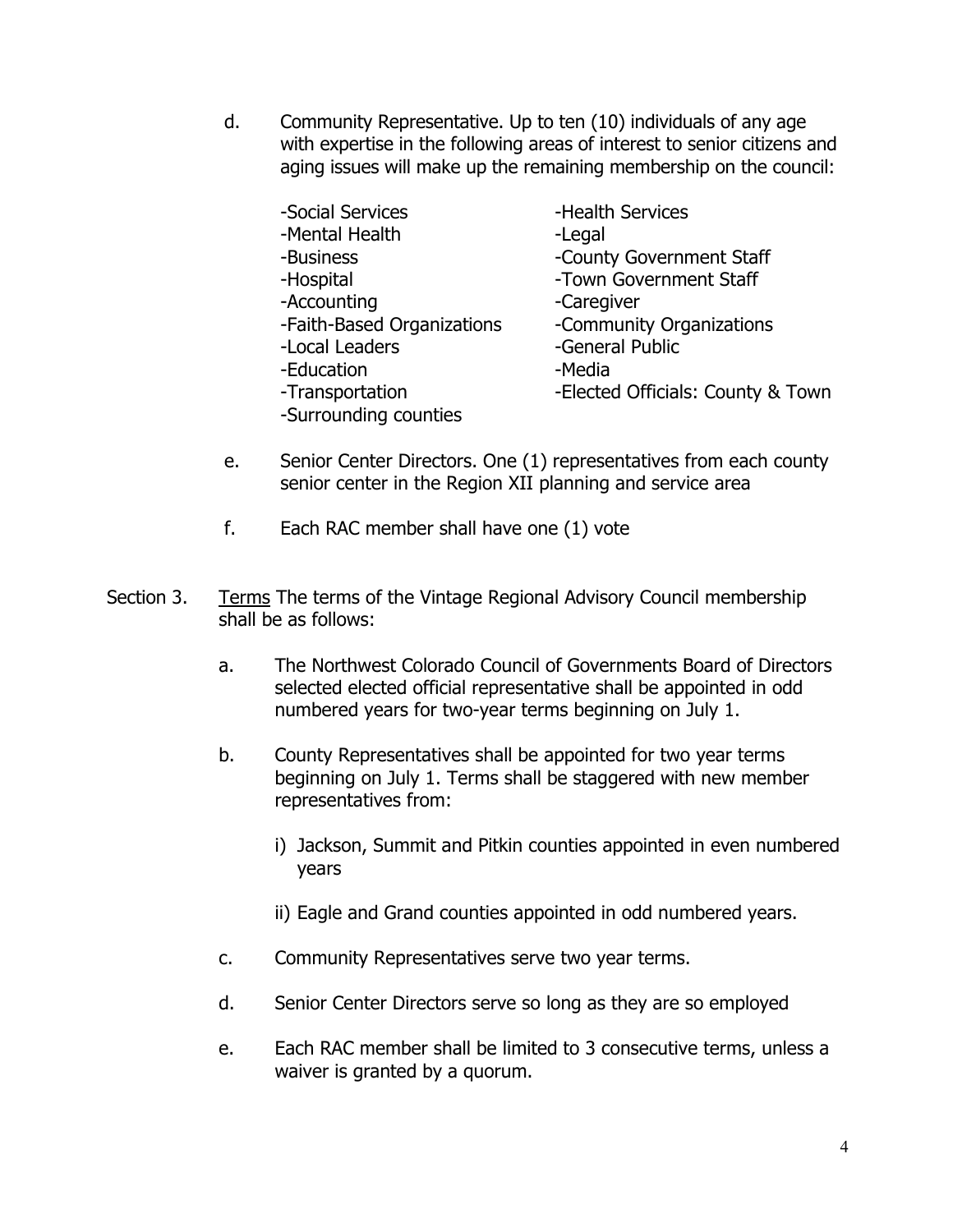- Section 4. Absences After two (2) consecutive unexplained absences from regular meetings in one year, the RAC shall notify the RAC member in writing that if they have a third (3rd) unexplained absence, their RAC membership shall be terminated.
- Section 5. Recruitment The RAC shall assist in the recruitment of the Community Representatives. The entity in each county that represents older adults and the NWCCOG Board of Directors shall be responsible for the recruitment of their designated representatives.
- Section 6. The Regional Advisory Council shall have an obligation to conduct business in a manner that both recognizes and prohibits actual or potential conflict of interest.
	- a. An actual or potential conflict of interest occurs when a RAC member is in a position to influence a decision that may result in a personal gain for that Regional Advisory Council (RAC) member or relative as a result of the region's business dealings. For the purposes of this policy, a relative is any person who is related by blood or marriage, or whose relationship with the employee is similar to that of persons who are related by blood or marriage.
	- b. No "presumption of guilt" is created by the mere existence of a relationship with outside firms. However, if the RAC members have any influence on transactions involving purchases, contracts, or leases, it is imperative that they disclose to the chairperson of the RAC as soon as possible the existence of any actual or potential conflict of interest so that the designated policy can be followed.
	- c. Members of the RAC who are board members of agencies, or otherwise affiliated with an agency, that have submitted applications for an award of funds to Vintage shall not take part in the review process that evaluates such applications and shall abstain from casting a vote to approve or disapprove of such application. Neither shall there be participation in any evaluation, assessment, or review of an Vintage's grantee's operations on the part of RAC member, nor participation in any other activity that can be considered a conflict of interest because such member's official relationship with the grantee organization.
	- d. Members may still be involved in the review, evaluation, and assessment process for services where a conflict of interest does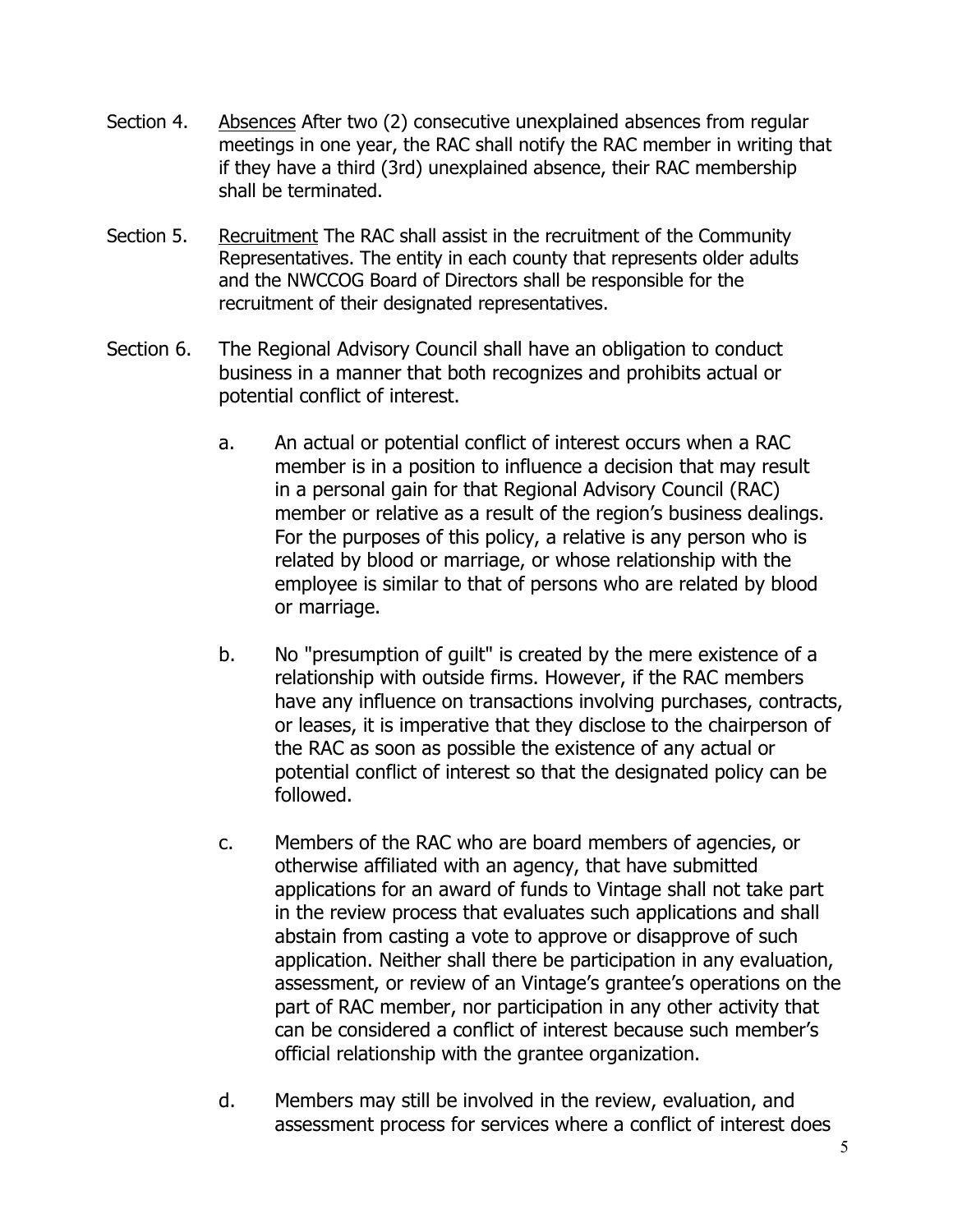not exist.

## **ARTICLE IV GRANT REVIEW COMMITTEE**

- Section 1. Purpose The Grant Review Committee shall review applications for funds and recommend the allocation of funds for services.
- Section 2. Membership Regional Advisory Council members or other interested persons who have no conflict of interest can serve on the Grant Review Committee. The Committee shall have at least five (5) and no more than nine (9) members' preference to be being given to membership from each county and shall be selected for two years.
- Section 3. Conflict of Interest See Article III, Section 6

# **ARTICLE V OFFICERS**

- Section 1. Officers The officers of the Vintage Regional Advisory Council shall be a Chairperson and Vice-Chairperson. The Chairperson and Vice-Chairperson shall be elected by the RAC at a biannual meeting for a term of at least two successive years. Terms of officers begin July 1.
- Section 2. Vacancy A vacancy in the office of Chairperson or Vice-Chairperson may be filled by the RAC for the unexpired portion of the term.
- Section 3. Chairperson The Chairperson shall preside at all meetings of the RAC, except as otherwise authorized by resolution of the Regional Advisory Council members.
- Section 4. Vice-Chairperson The Vice-Chairperson shall perform the duties of the Chairperson in the absence or incapacity of the Chairperson; and in the event of the resignation or death of the Chairperson, the Vice-Chairperson shall perform such duties as are imposed on the Chairperson until such time as the RAC elects a new Chairperson.
- Section 5. Removal of Officers Upon an affirmative vote of a majority of the members of the RAC, any officer may be removed, either with or without cause, and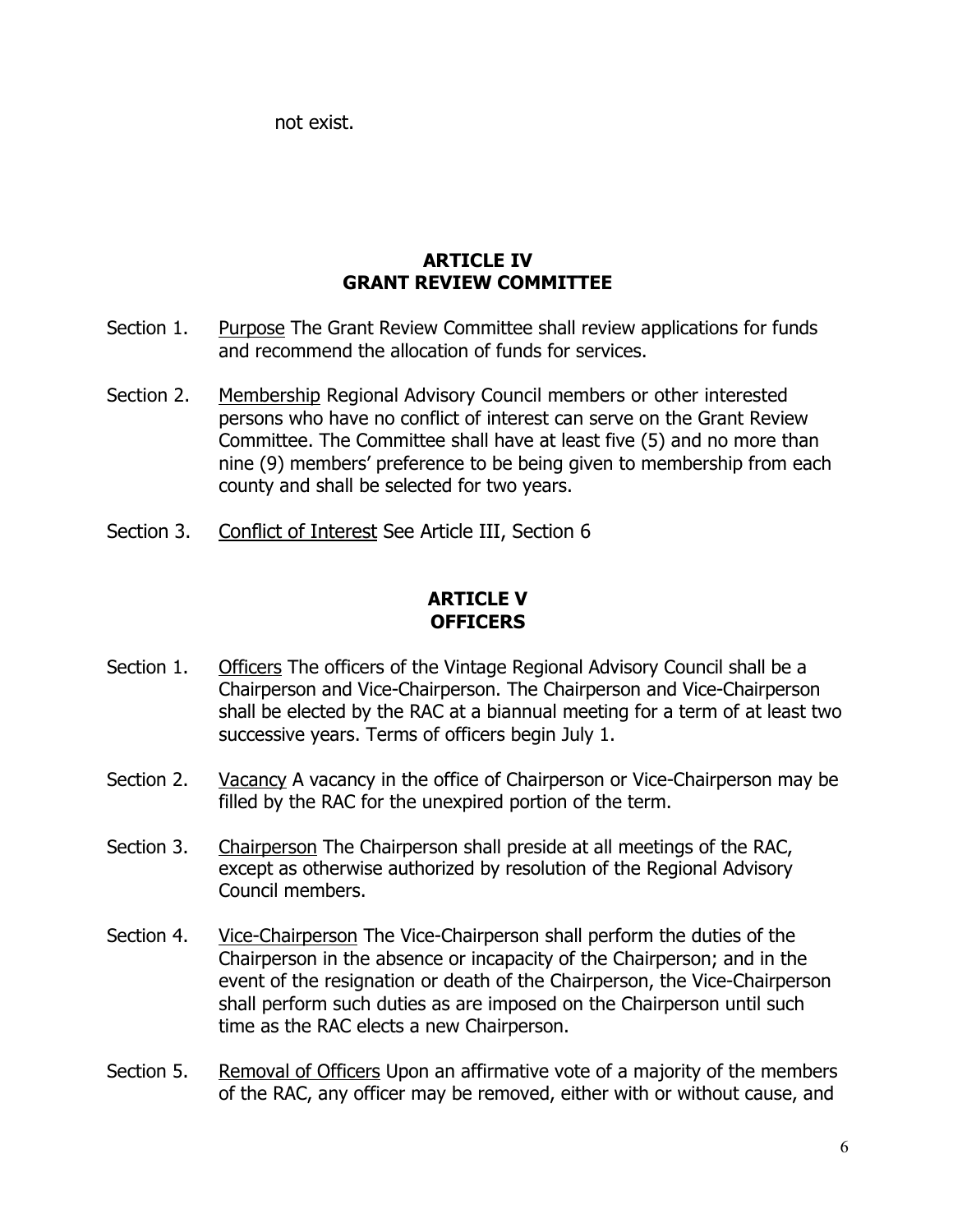his/her successor elected at any regular meeting of the RAC, or at any special meeting of the RAC called for such purpose.

Section 6. Officers shall be limited to 3 consecutive terms, unless a waiver is granted by a majority of members.

## **ARTICLE VI MEETINGS**

- Section 1. Annual Meetings An Annual meeting shall be held in the month of June each year.
- Section 2. Regular Meetings At least four (4) regular meetings shall be held on a schedule approved by the RAC, at a places and time designated by the RAC. Public Notice of meetings shall be sent at least ten (10) days prior to such meetings. The meeting agenda must be delivered at least ten (10) days prior to the time of the regular meeting to each member.
- Section 3. Special Meetings Special meetings of the RAC may be called by the Chairperson or at least five RAC members. Such special meetings shall be held to transact any business designated in the call. The call for a special meeting must be delivered at least seven (7) days prior to the time of proposed meeting to each member.
- Section 4. Quorum A quorum shall consist of 51% of the RAC members. Presence at a meeting shall be in person, by electronic means or such other method that allows the member to participate.
- Section 5. Waiver of Notice Attendance at Meeting. Any notice provided or required to be given to the members may be waived in writing or electronically by any of them, whether before, at, or after the time stated therein. Attendance of a member at any meeting shall constitute a waiver of notice of such meeting except where the member attends for the express purpose, and so states at the opening of the meeting, of objecting to the transaction of any business because the meeting is not lawfully called or convened.

# **ARTICLE VII RULES OF ORDER**

Section 1. Rules of Order The rules contained in Robert's Rules of Order shall govern the Agency and RAC in all cases to which they are applicable and in which they are not inconsistent with the By-Laws.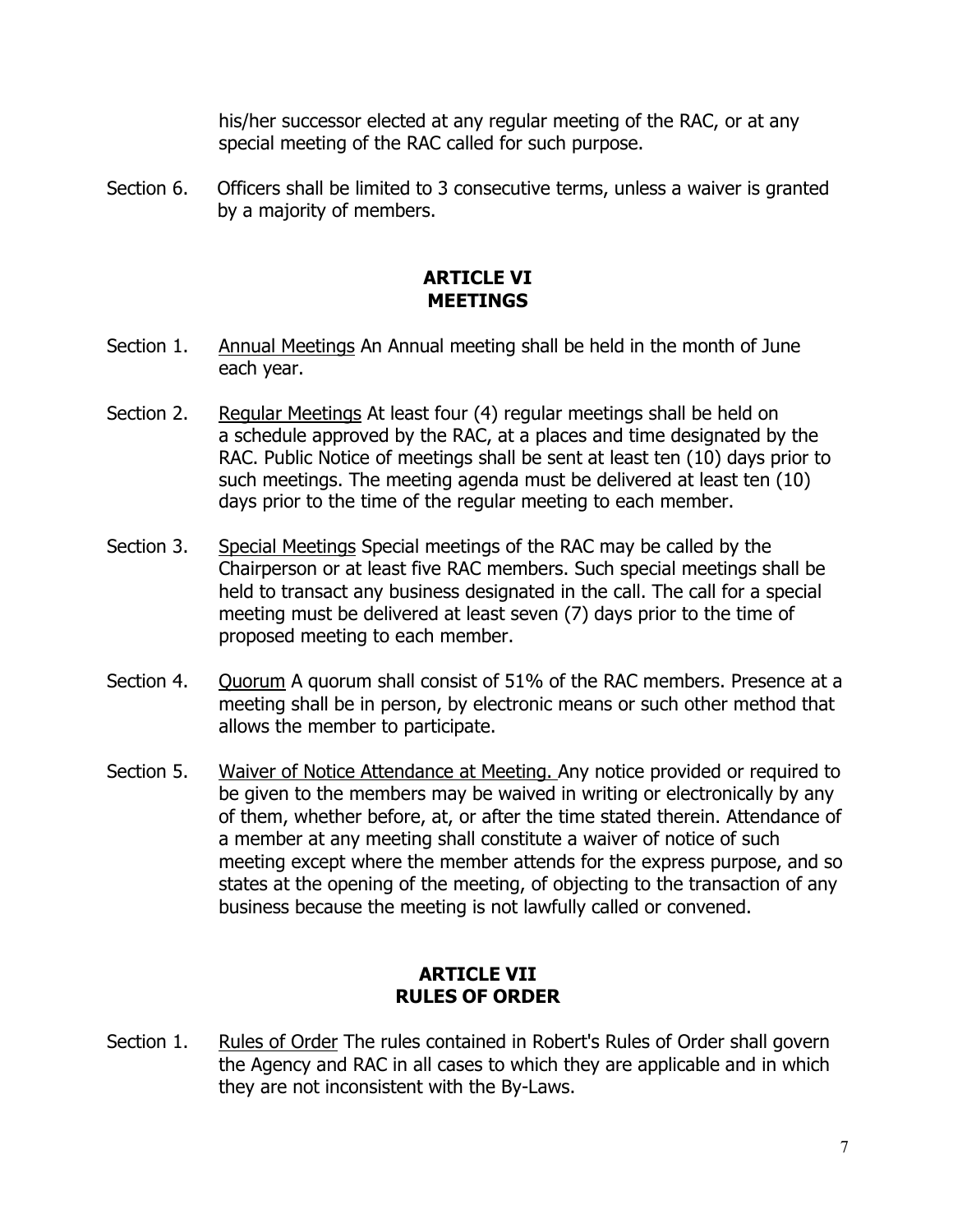## **ARTICLE VIII AMENDMENTS**

Section 1. Amendments to By-Laws The By-Laws of the Agency shall be amended only with the approval of two-thirds (2/3) majority of members in attendance having been given, at least, seven days (7) written notice.

# **ARTICLE IX DISSOLUTION OF THE AGENCY**

Section 1. Dissolution Upon the dissolution of the Agency, the Governing Board shall, after paying and making provision for the payment of all of the liabilities of the Agency, dispose of all of the assets of the Agency exclusively for charitable, educational, religious, or scientific purposes as shall at the time qualify as an exempt organization or organizations under section  $501(c)(3)$ of the Internal Revenue Code of 1954 (or the corresponding provision of any future United States Internal Revenue Law), as the Governing Board shall determine. Any such assets to be disposed of shall be disposed of by the Court of Common Peace of the county in which the principal office of the Agency is located, exclusively for such purposes or to such organization or organizations as said court shall determine.

# **ARTICLE X ADMINISTRATIVE REVIEW PROCEDURES**

Section 1. Review and Decision Procedures Vintage shall abide by NWCCOG Resolution No. 1982-1.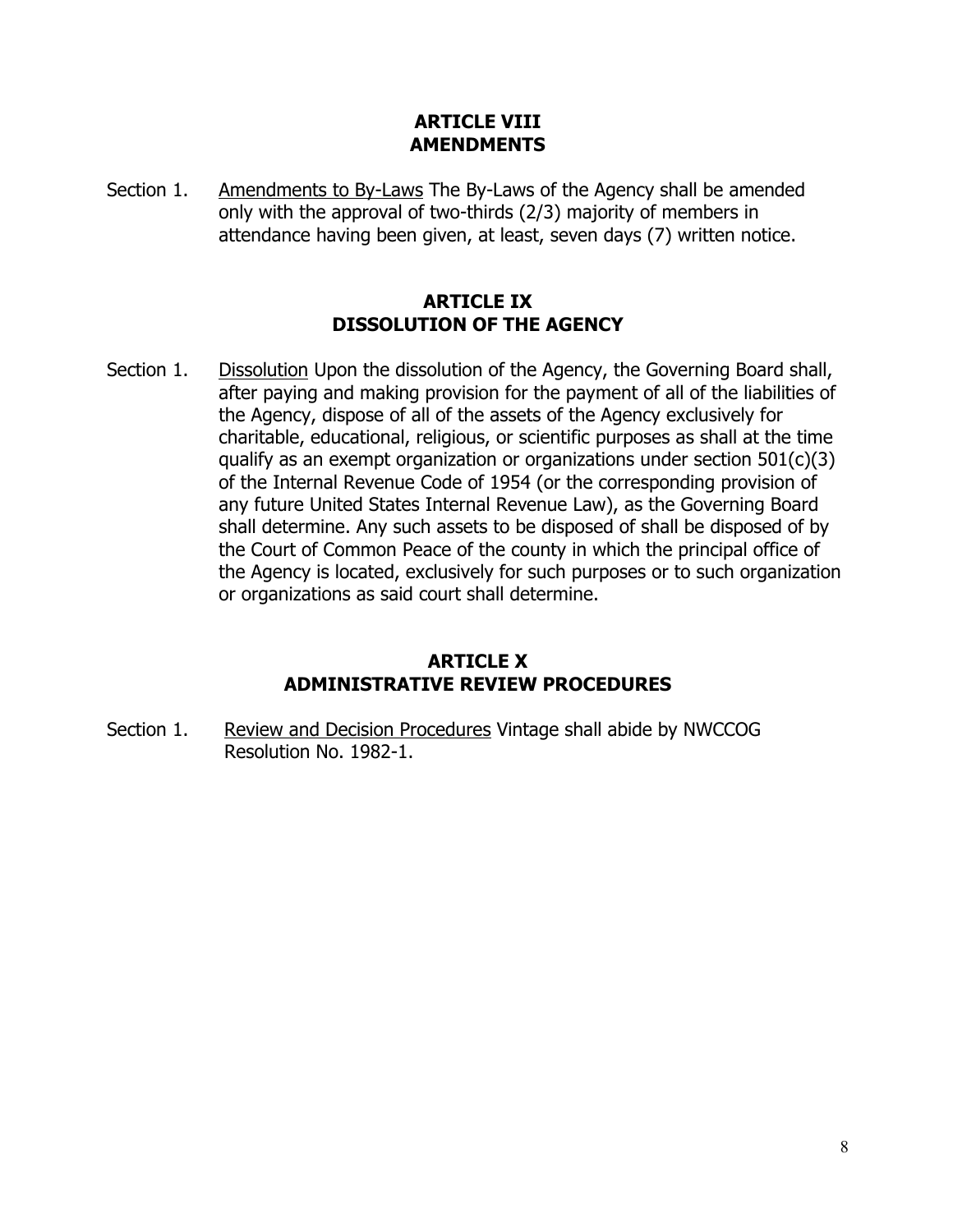RESOLUTION NO. 1982-1

## **NORTHWEST COLORADO COUNCIL OF GOVERNMENTS**

A RESOLUTION ADOPTING A POLICY FOR THE ADMINISTRATIVE REVIEW OF ACTION TAKEN BY ADVISORY COUNCILS TO THE BOARD OF DIRECTORS OF THE NORTHWEST COLORADO COUNCIL OF GOVERNMENTS.

WHEREAS, the Northwest Colorado Council of Governments is an intergovernmental association of local governments in Colorado formed pursuant to Article 18, Section 2 of the Colorado Constitution and Section 29-1-201, et seq., C.R.S. 1973 and

WHEREAS, NWCCOG has been designated as a regional planning commission pursuant to Section 30-28-105, C.R.S. 1973, and

WHEREAS, in order to assist its in its administration of certain federal, state and local grants programs, the NWCCOG Board of Directors, has, from time to time, created "advisory councils," and

WHEREAS, the Board of Directors has determined it to be in the best interest of NWCCOG, its member local governments, and the ultimate recipients of funds from such federal, state and local grant programs to establish an administrative review procedure for actions taken by the advisory councils created by the NWCCOG Board of Directors.

NOW THEREFORE, be it resolved by the Board of Directors of the Northwest Colorado Council of Governments, as follows:

1. There is hereby established an administrative review procedure whereby persons desiring to challenge or have reconsidered any decision of any NWCCOG advisory council may have recourse to a defined process for that purpose.